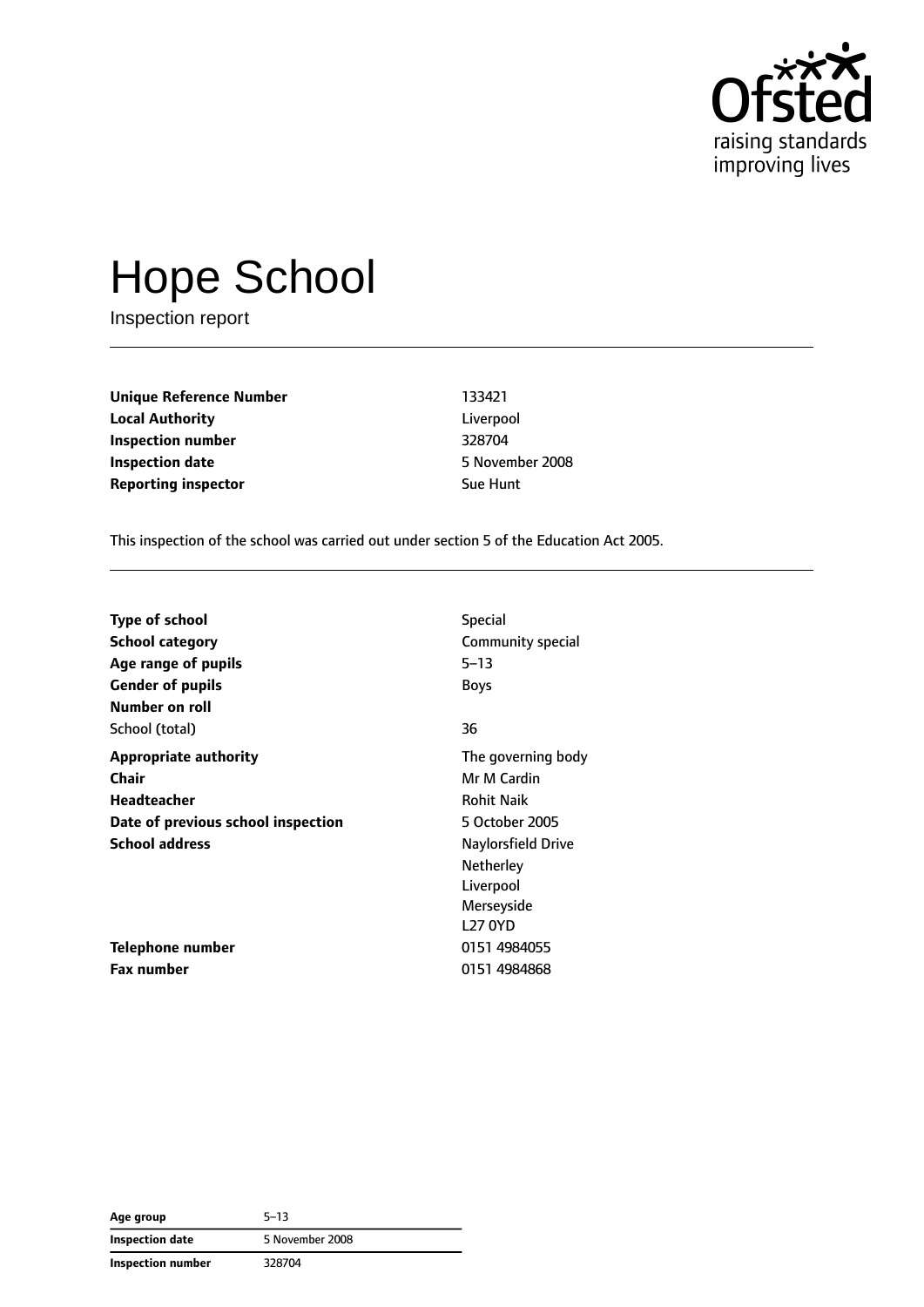.

<sup>©</sup> Crown copyright 2008

Website: www.ofsted.gov.uk

This document may be reproduced in whole or in part for non-commercial educational purposes, provided that the information quoted is reproduced without adaptation and the source and date of publication are stated.

Further copies of this report are obtainable from the school. Under the Education Act 2005, the school must provide a copy of this report free of charge to certain categories of people. A charge not exceeding the full cost of reproduction may be made for any other copies supplied.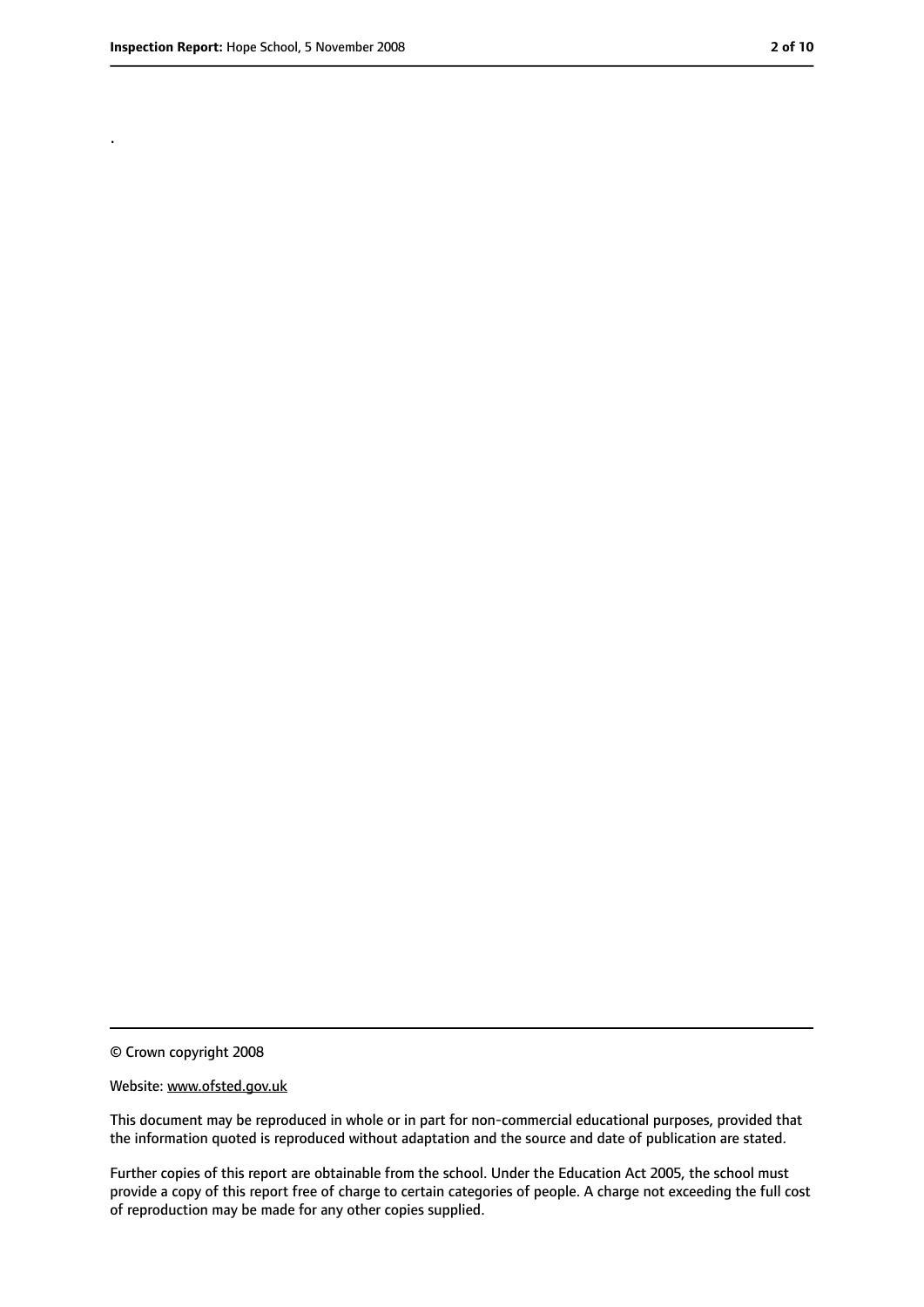# **Introduction**

The inspection was carried out by an Additional Inspector.

## **Description of the school**

This is a small special school for boys aged between 5 and 13 who have a statement of special educational need or are undergoing assessment because of their social, emotional and behavioural difficulties. Most pupils have additional learning difficulties over and above those that appear on their statement. In addition a great number of them have a history of disrupted schooling and poor attendance at other schools. About 25% of pupils are either mixed race or Black and about 75% are White British. A small number of pupils are children looked after by the local authority (LA). The school provides an outreach service for schools in south Liverpool. As part of an LA initiative the school has recently become a 'Change School' which means pupils will be trained in problem-solving skills that they can use through all areas of life. The school has gained the National Healthy Schools Award.

## **Key for inspection grades**

| Grade 1 | Outstanding  |
|---------|--------------|
| Grade 2 | Good         |
| Grade 3 | Satisfactory |
| Grade 4 | Inadequate   |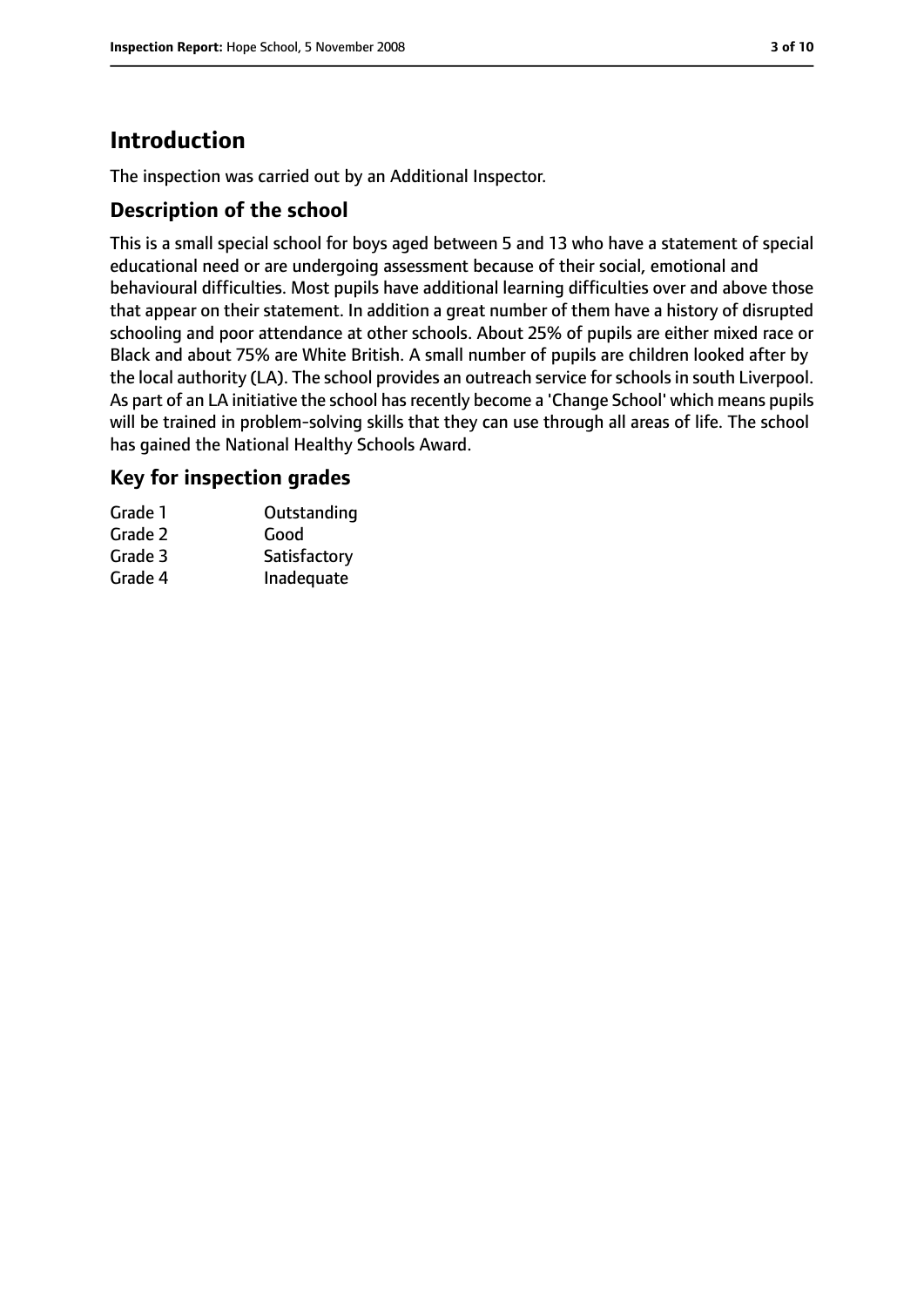# **Overall effectiveness of the school**

#### **Grade: 2**

This is a good school with some outstanding features. Representative views from parents include, 'School is marvellous Ä can't thank them enough,' 'My son has come on leaps and bounds since going to Hope,' and, 'My son has attended eight different schools and Hope is the only school that has given my child a chance.'

The school deserves its very strong reputation in the community. It is appreciated both for its work with its own pupils and for the work with other schools. A very wide range of links with welfare and support agencies make an excellent contribution to pupils' personal development. Pupils make good progress and achieve well partly because they are encouraged to want to learn. Pupils are treated as individuals and the praise and reward they are given for their achievements raises their self-esteem very effectively. The school values its pupils. Parents made a point of saying how much they like the telephone calls informing them of their children's progress, and the DVDs produced which show their children's achievements. Procedures to safeguard pupils are firmly in place and policies are regularly reviewed to ensure that pupils are safe and healthy. The school provides exceptional care, guidance and support.

The quality of teaching and learning is good overall and is sometimes outstanding. Teachers know how to motivate pupils very well. This results in pupils developing excellent attitudes towards learning and so they engage well in lessons. The school has established an outstanding and improving curriculum that is very rich and imaginative, and that meets pupils' needs effectively. Provision for literacy and numeracy is good and this helps to prepare pupils well for their economic future.

Personal development is exceptional. The level of self-discipline that pupils develop is very impressive and improvement in behaviour is outstanding. Pupils quickly develop into well mannered and thoughtful young citizens. They have an excellent understanding of healthy living. They grow their own vegetables and herbs for their school canteen. Pupils make an exceptional contribution to their community; visiting a local infant school every Friday to hear readers and helping the infants develop their own vegetable patch. Attendance is improving but is still an issue for a small minority of pupils.

Leadership and management are good. The headteacher's strong leadership has been instrumental to the school's success, and he has worked hard since the start of the new school in 2003 to establish it as a centre of good practice. Senior management have established effective and rigorous target-setting systems across the school. However, the headteacher and senior management have not judged their results against similar schools nationally. The school has an active outreach team who are in great demand throughoutsouth Liverpool. On the other hand, reintegration of their own pupils into mainstream schools is not successful. One of the reasons put forward by the school is because pupils are happy and settled in an educational setting and do not welcome change. The governing body is very supportive. It holds the school to account well. The school has addressed effectively the issues raised at the last inspection. Its capacity for further improvement and the value for money it provides are good.

## **What the school should do to improve further**

- Compare the achievement of pupils with that of similar pupils nationally to provide more information to evaluate the effectiveness of provision.
- Improve reintegration into mainstream schools.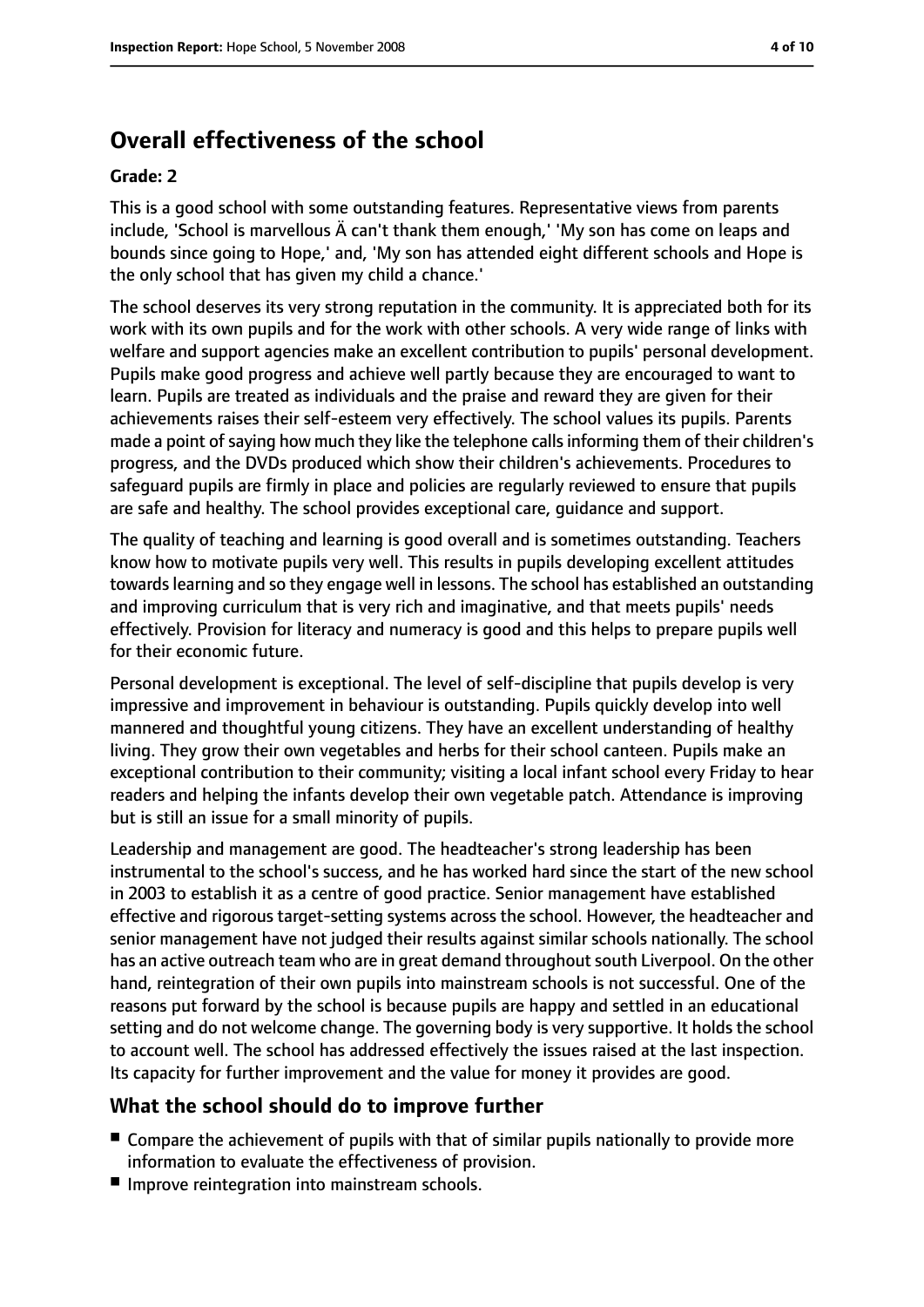# **Achievement and standards**

#### **Grade: 2**

Pupils achieve well. Attainment on entry is usually low and often very low. This is because pupils' social, emotional and behavioural difficulties have interfered with their early learning. Increasingly, many pupils are also showing a greater than usual degree of learning difficulties. The school succeeds in helping pupils overcome these difficulties and through good teaching helps them to make good and sometimes outstanding academic progress. The school has recognised a weakness in writing and there are plans in place to rectify this. From low starting points most pupils make good progress to catch up. Many reach standards that are broadly average by the end of Year 8, when they leave. However, the school does not compare its outcomes with similar schools nationally. This limits understanding of the effectiveness of provision within the national context.

# **Personal development and well-being**

#### **Grade: 1**

Pupils learn to understand their feelings and to control their impulses very well. This is evident in their outstanding behaviour in lessons and around the school and in their calm demeanour during lunchtimes and breaks. Pupils say that they enjoy school very much and more than one said that he never wishes to leave this school. The great majority of boys come to school whenever they can and while attendance is improved since the last inspection, because this is a very small school the attendance figures are significantly affected by the prolonged absence of a very small number of pupils. The school is doing all in its power to address this. Pupils understand the culturally diverse nature of society and respect the feelings and beliefs of others. They make a strong contribution to the community of the school and to its neighbourhood, and are proud of the work they do with the pupils in the local infant school.

# **Quality of provision**

## **Teaching and learning**

#### **Grade: 2**

Effective teaching brings about the good progress made by the pupils. Lessons are made interesting by the use of information and communication technology (ICT) that captures the attention of pupils. Teachers plan effectively making full use of the information that they gain from assessments of the boys' capabilities and attainments. This is an improvement since the last inspection. Classroom teams work very well together. Pupils are given the help that they need. Pupils are graded by ability in lessons and each boy has an individualised learning programme. This is helping pupils to achieve success. Behaviour is managed very effectively so that learning is not disrupted. Books are all well marked and pupils are clearly told what they are expected to learn, how they are getting on and what they must do to further improve. Sometimes teachers talk to the pupils for a little too long and pupils lose concentration.

## **Curriculum and other activities**

#### **Grade: 1**

The curriculum is outstanding. The school provides an extensive range of learning opportunities that are matched very well to individual needs. The development of pupils' personal and social skills is outstanding because it matches exactly the needs of the individual boy, and is woven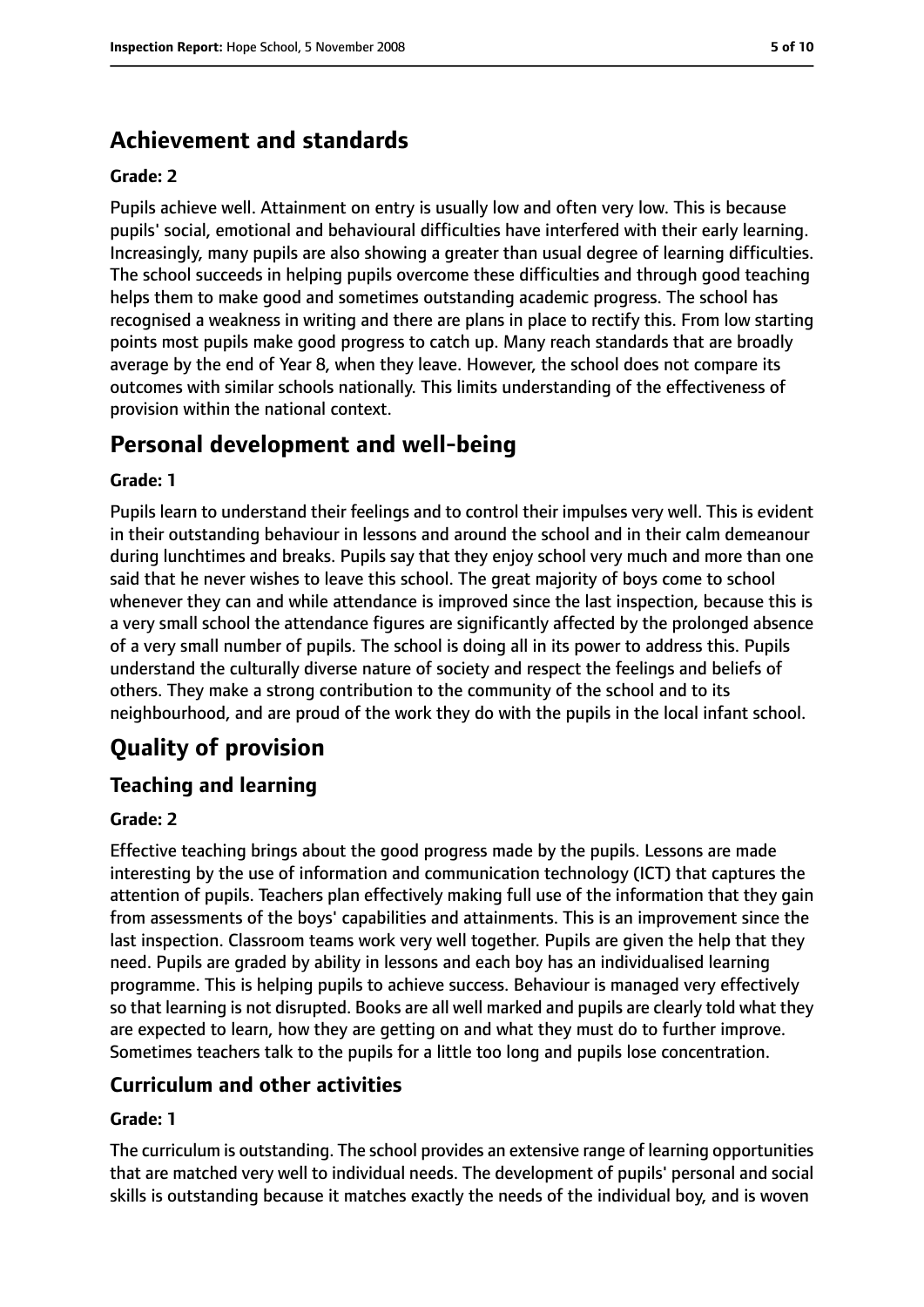into all aspects of the curriculum. Pupils' awareness of health education is linked in with their Healthy Schools Award, and they recognise the advantages of healthy eating. A wide variety of extra-curricular activitiesinclude guitar and drum lessons, gardening and cooking, and special activity days such as 'Black History Day' enrich the curriculum. A great number of educational visits to places of interest such as museums, and overseas visitors to school, make significant contributions to cultural development. A number of residential visits to Shropshire and the Lake District each year adds to pupils' enjoyment and development of their cooperative skills. Because of its innovative curriculum the school has recently been accepted as a 'Change School' and this will enable it to create a skills-based curriculum which will help pupils tackle problem solving to help them cope with their future lives.

#### **Care, guidance and support**

#### **Grade: 1**

The school is very calm, welcoming and harmonious. Pupils feel safe and well looked after. Parents are extremely positive about the school. Procedures to ensure health and safety are firmly in place. Support for vulnerable pupils and arrangements for child protection are clear and widely understood. The school is extremely successful in raising self-esteem and helping all pupils to develop their confidence as learners. Constant praise, reward and encouragement help pupils to make up for lost ground in their learning quickly and to improve their attendance and behaviour markedly. There are no exclusions in the school. All pupils are fully involved in setting challenging targets for academic improvement and personal development and they are given all the support and direction that they require to achieve these. Peer assessment and self-assessment is used to great effect in class and pupils enjoy monitoring each other for improvement.

# **Leadership and management**

#### **Grade: 2**

The headteacher and the new senior management team have worked extremely hard since the last inspection and have made a marked impact on improvements throughout the school. Owing to long-term staff absences over the past 12 months, staff in middle management have not always been able to keep abreast with these developments. High quality supply staff have ensured that pupils have not been disadvantaged because of it. The headteacher and the team promote the personal development and well-being of all pupils very effectively. As such, equality of opportunity for pupils to achieve, especially in their personal development, is outstanding. Inclusion lies at the heart of the school's work; every pupil feels special. The school has an outreach team which supports pupilsin mainstream education but reintegrating the older pupils into secondary mainstream schools is not successful. Members of the governing body have tightened up their procedures and effectively carry out their role as a critical friend to the headteacher and his staff. The school development plan reflects relevant points for improvement including how to raise achievement in writing. There are good arrangements in place to evaluate teaching and ensure that improvements are made where necessary. There is now a well established system for tracking the progress of pupils across the curriculum over time. Community cohesion is outstandingly promoted. Use of resources is good, including ICT. Improvement since the last inspection is good and the leadership is very well placed to continue this. The school provides good value for money.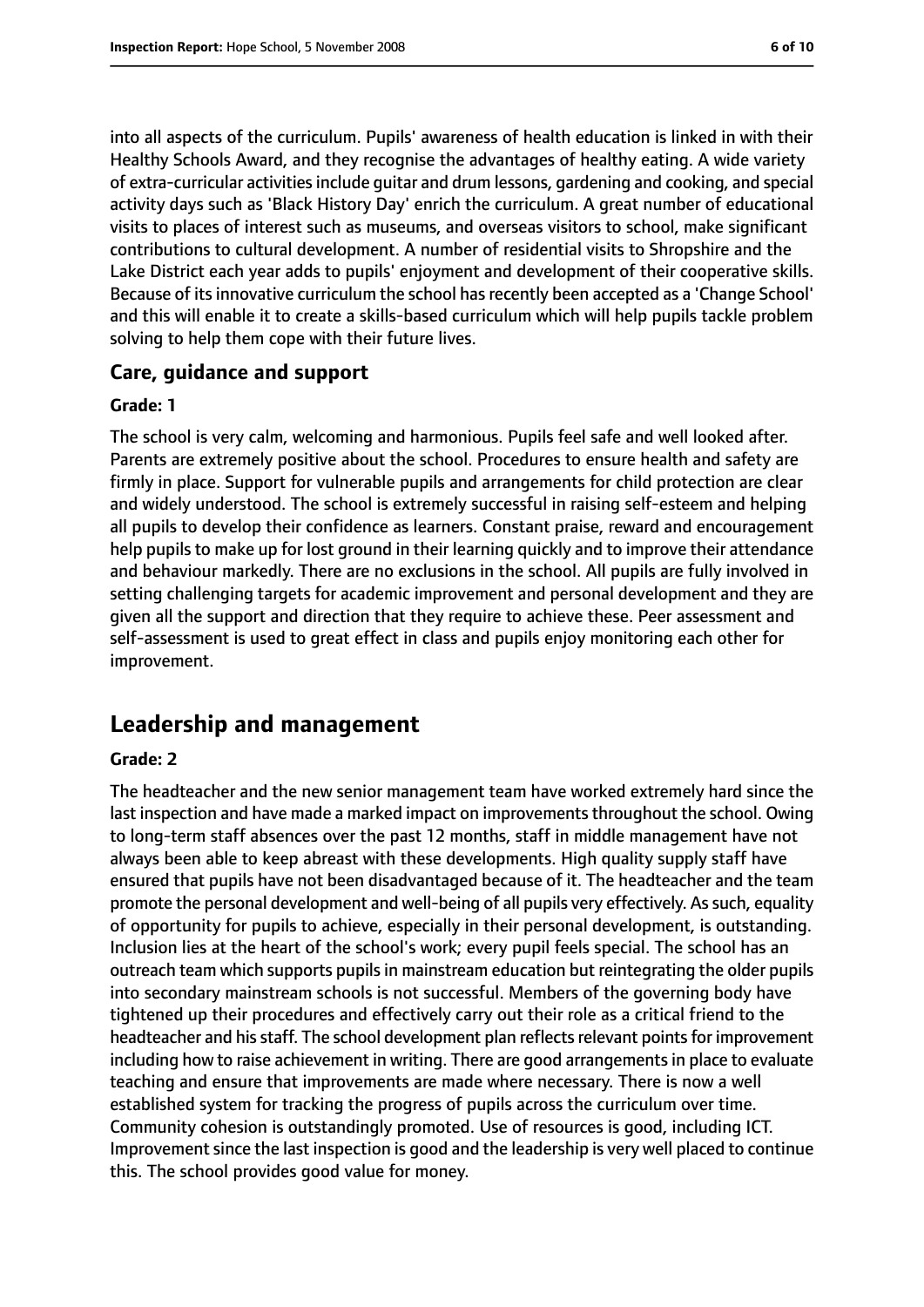**Any complaints about the inspection or the report should be made following the procedures set out in the guidance 'Complaints about school inspection', which is available from Ofsted's website: www.ofsted.gov.uk.**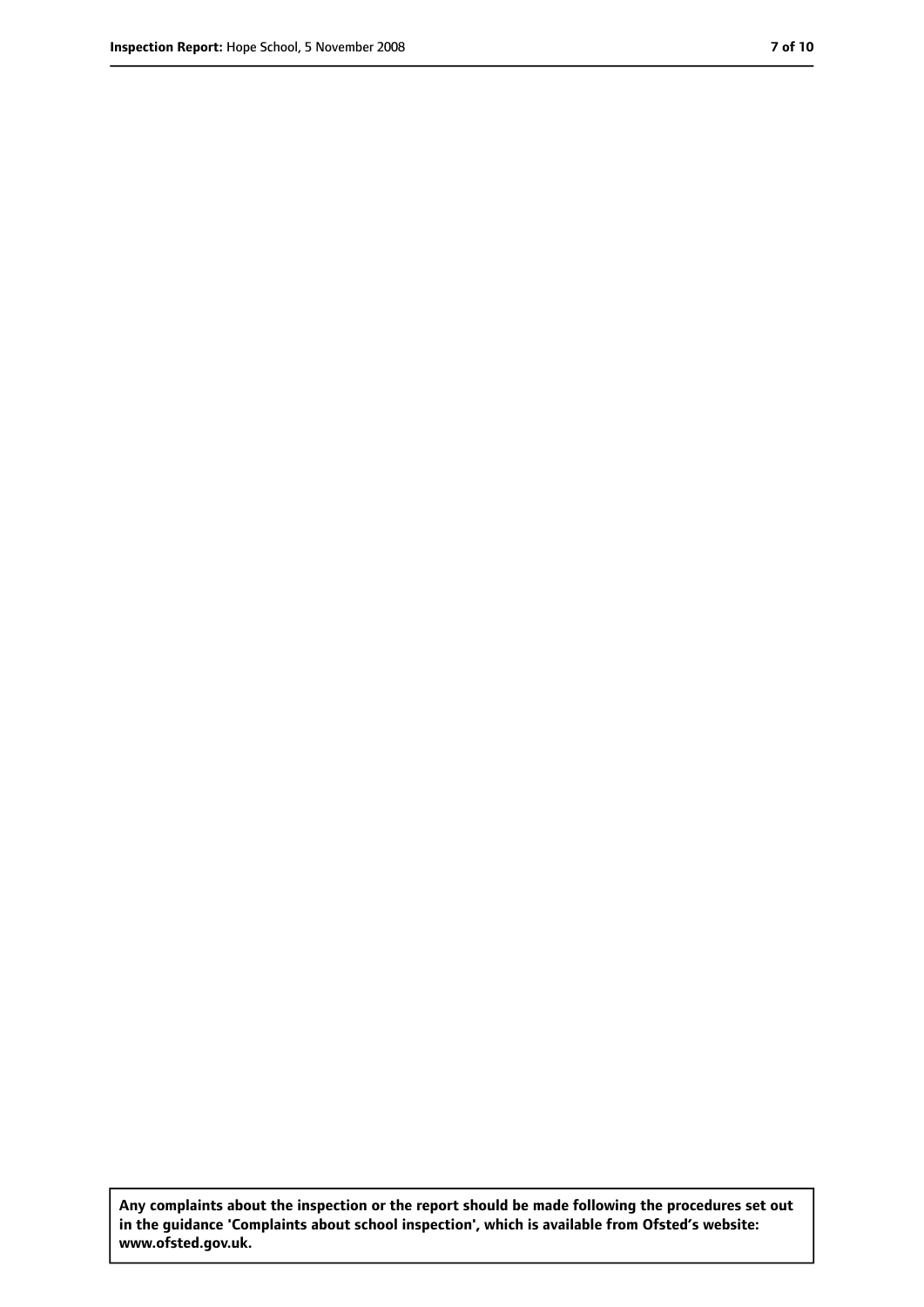#### **Annex A**

# **Inspection judgements**

| Key to judgements: grade 1 is outstanding, grade 2 good, grade 3 satisfactory, and | <b>School</b> |
|------------------------------------------------------------------------------------|---------------|
| arade 4 inadequate                                                                 | Overall       |

## **Overall effectiveness**

| How effective, efficient and inclusive is the provision of<br>education, integrated care and any extended services in meeting the<br>needs of learners? |     |
|---------------------------------------------------------------------------------------------------------------------------------------------------------|-----|
| Effective steps have been taken to promote improvement since the last<br>inspection                                                                     | Yes |
| How well does the school work in partnership with others to promote learners'<br>well being?                                                            |     |
| The capacity to make any necessary improvements                                                                                                         |     |

## **Achievement and standards**

| How well do learners achieve?                                                                               |  |
|-------------------------------------------------------------------------------------------------------------|--|
| $\perp$ The standards <sup>1</sup> reached by learners                                                      |  |
| How well learners make progress, taking account of any significant variations<br>between groups of learners |  |
| How well learners with learning difficulties and/or disabilities make progress                              |  |

<sup>&</sup>lt;sup>1</sup>Grade 1 - Exceptionally and consistently high; Grade 2 - Generally above average with none significantly below average; Grade 3 - Broadly average to below average; Grade 4 - Exceptionally low.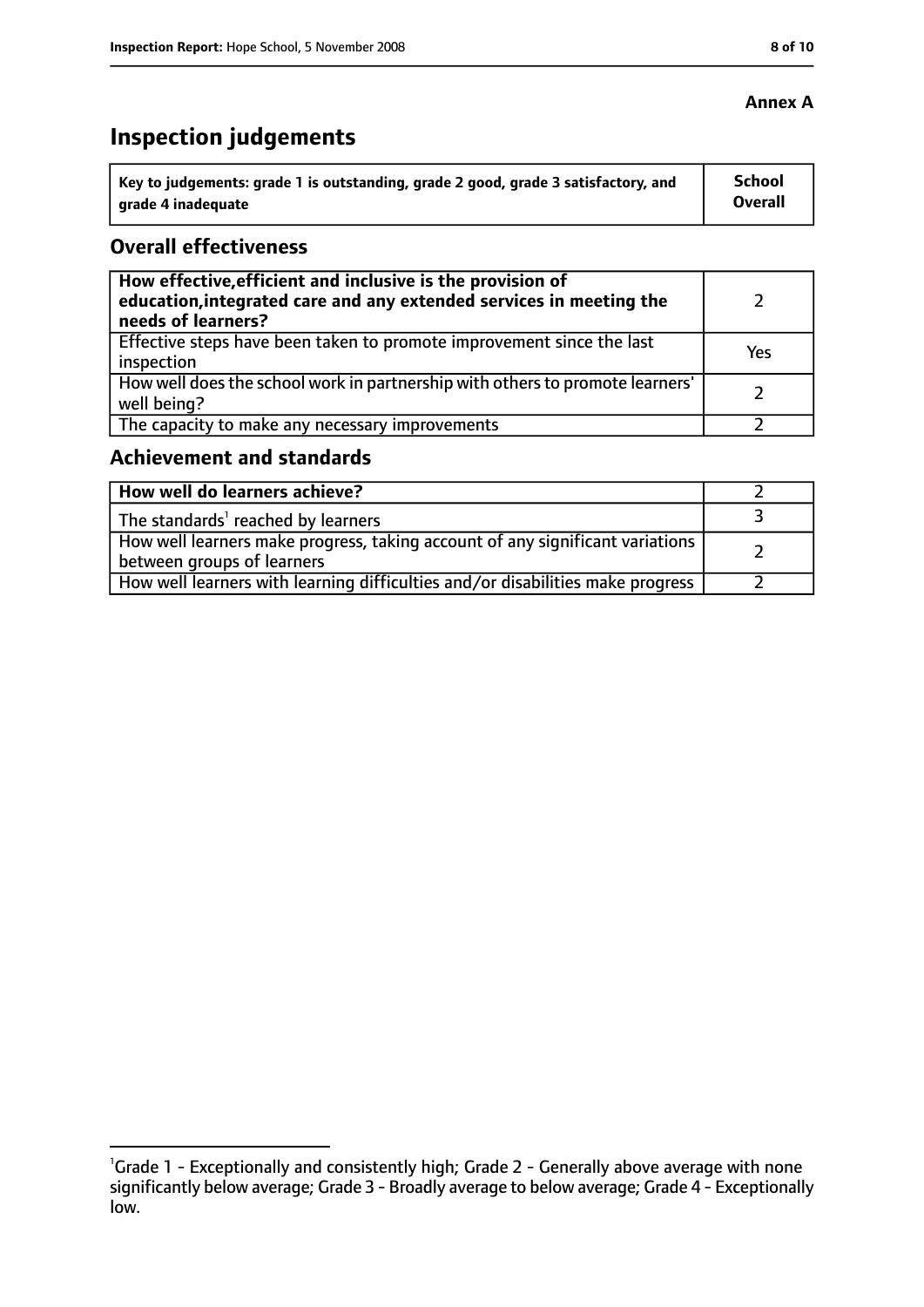# **Personal development and well-being**

| How good are the overall personal development and well-being of the<br>learners?                                 |  |
|------------------------------------------------------------------------------------------------------------------|--|
| The extent of learners' spiritual, moral, social and cultural development                                        |  |
| The extent to which learners adopt healthy lifestyles                                                            |  |
| The extent to which learners adopt safe practices                                                                |  |
| The extent to which learners enjoy their education                                                               |  |
| The attendance of learners                                                                                       |  |
| The behaviour of learners                                                                                        |  |
| The extent to which learners make a positive contribution to the community                                       |  |
| How well learners develop workplace and other skills that will contribute to<br>their future economic well-being |  |

# **The quality of provision**

| How effective are teaching and learning in meeting the full range of<br>learners' needs?              |  |
|-------------------------------------------------------------------------------------------------------|--|
| How well do the curriculum and other activities meet the range of needs and<br>interests of learners? |  |
| How well are learners cared for, quided and supported?                                                |  |

# **Leadership and management**

| How effective are leadership and management in raising achievement<br>and supporting all learners?                                              |     |
|-------------------------------------------------------------------------------------------------------------------------------------------------|-----|
| How effectively leaders and managers at all levels set clear direction leading<br>to improvement and promote high quality of care and education |     |
| How effectively leaders and managers use challenging targets to raise standards                                                                 |     |
| The effectiveness of the school's self-evaluation                                                                                               |     |
| How well equality of opportunity is promoted and discrimination eliminated                                                                      |     |
| How well does the school contribute to community cohesion?                                                                                      |     |
| How effectively and efficiently resources, including staff, are deployed to<br>achieve value for money                                          |     |
| The extent to which governors and other supervisory boards discharge their<br>responsibilities                                                  |     |
| Do procedures for safeguarding learners meet current government<br>requirements?                                                                | Yes |
| Does this school require special measures?                                                                                                      | No  |
| Does this school require a notice to improve?                                                                                                   | No  |